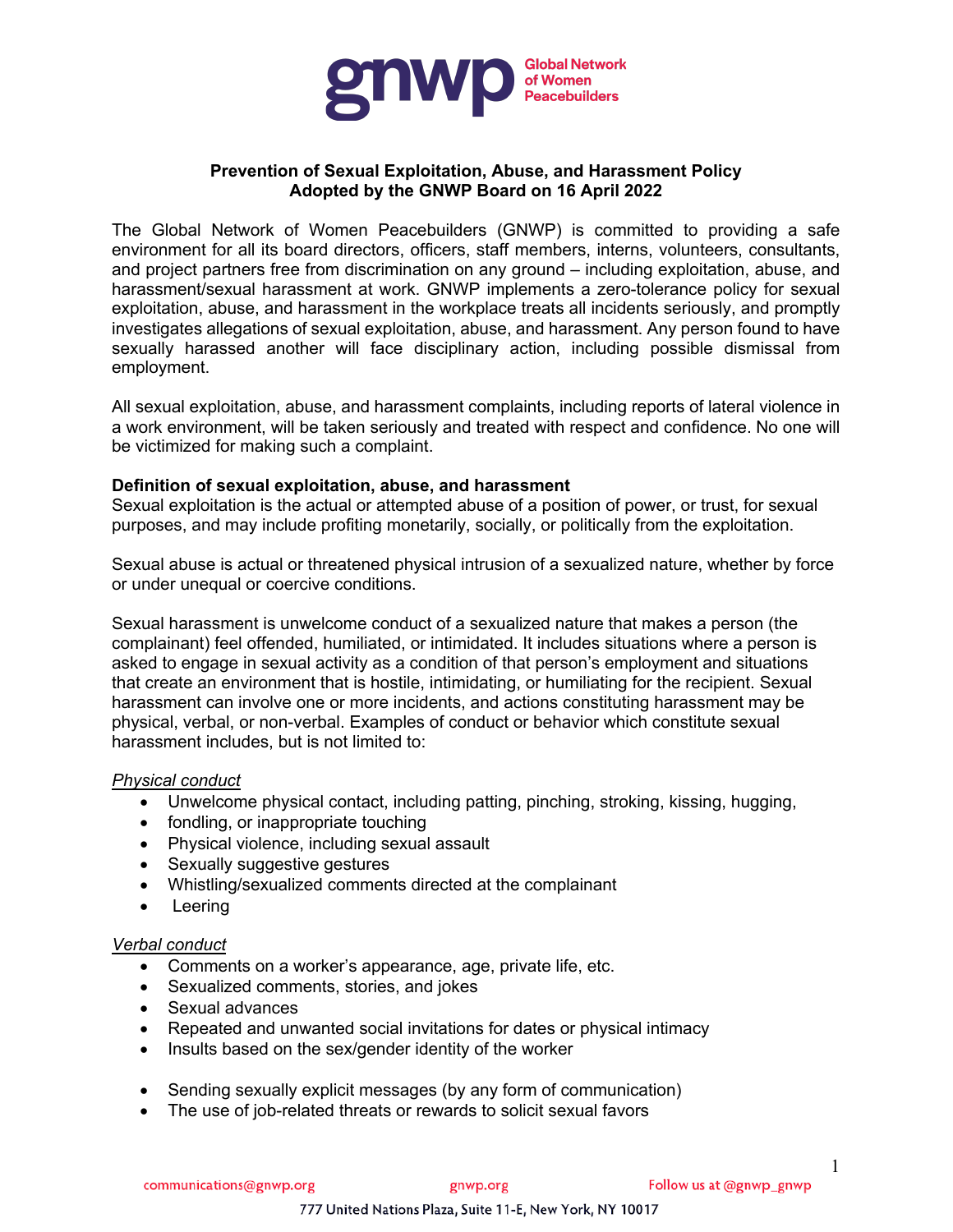

### *Non-verbal conduct*

• Display of sexually explicit or suggestive material

Anyone can be a victim of sexual exploitation, abuse, and harassment, regardless of their sex/gender identity or and that of the alleged harasser. GNWP recognizes that sexual exploitation, abuse, and harassment may also occur between people of the same gender identity /sex. What matters is that sexual conduct is unwanted and unwelcome by the person against whom the conduct is directed.

### GNWP recognizes that sexual harassment manifests in power relationships and

often occurs within unequal workplace relationships, such as between a manager and a new employee or consultant. Anyone, including members of the Board of Directors, officers, staff members, interns, volunteers, consultants, and project partners of GNWP found to have sexually harassed another, will face consequences in accordance with this internal policy. Both the complainant(s) and the respondent(s) will be advised of the outcome of the GNWP internal process in response to the complaint(s) brought, within a reasonable period.

All forms of sexual exploitation, abuse, and harassment are prohibited whether occurring within the GNWP office, in GNWP project implementation sites including overseas, public events, business trips, workshops, or conferences organized by GNWP.

### **Complaints procedures**

Anyone subject to sexual harassment should, if possible, inform the alleged harasser that the conduct is unwanted and unwelcome. GNWP recognizes that sexual harassment may occur in unequal relationships and that it may not be possible for the complainant to inform the alleged harasser. If the complainant(s) cannot directly approach an alleged harasser, he/she/they can approach the designated Program Coordinator or Program Officer responsible for receiving complaints under this policy. If the alleged harasser is the so-designated Coordinator or Officer, the report of the complaint should go directly to the CEO. When a designated GNWP official receives a complaint under this policy, he/she/they will:

- immediately record the dates, times, and facts of the incident(s);
- ascertain the views of the victim as to what outcome he/she/they want;
- ensure that the victim understands the GNWP procedures for dealing with the complaint;
- discuss and agree on the next steps: either informal or formal complaint, on the understanding that choosing to resolve the matter informally does not preclude the complainant(s) from pursuing a formal complaint if not satisfied with the outcome;
- keep a confidential record of all discussions;
- Record and obtain written confirmation of the choice of the complainant on how they wish to proceed at that time;
- ensure that the victim knows that they can complain outside of GNWP through the relevant country/legal framework; and
- immediately provide the documentation of the complaint(s) to the CEO, who will immediately report to the Board of Directors to discuss the organization's response to the incident.

Throughout the complaints procedure, a complainant is entitled to choose to work with a counselor, from among several listed by GNWP, who may either be paid or working pro bono. Before engaging their services, GNWP will provide the counselor with a special orientation to

 $\mathcal{L}$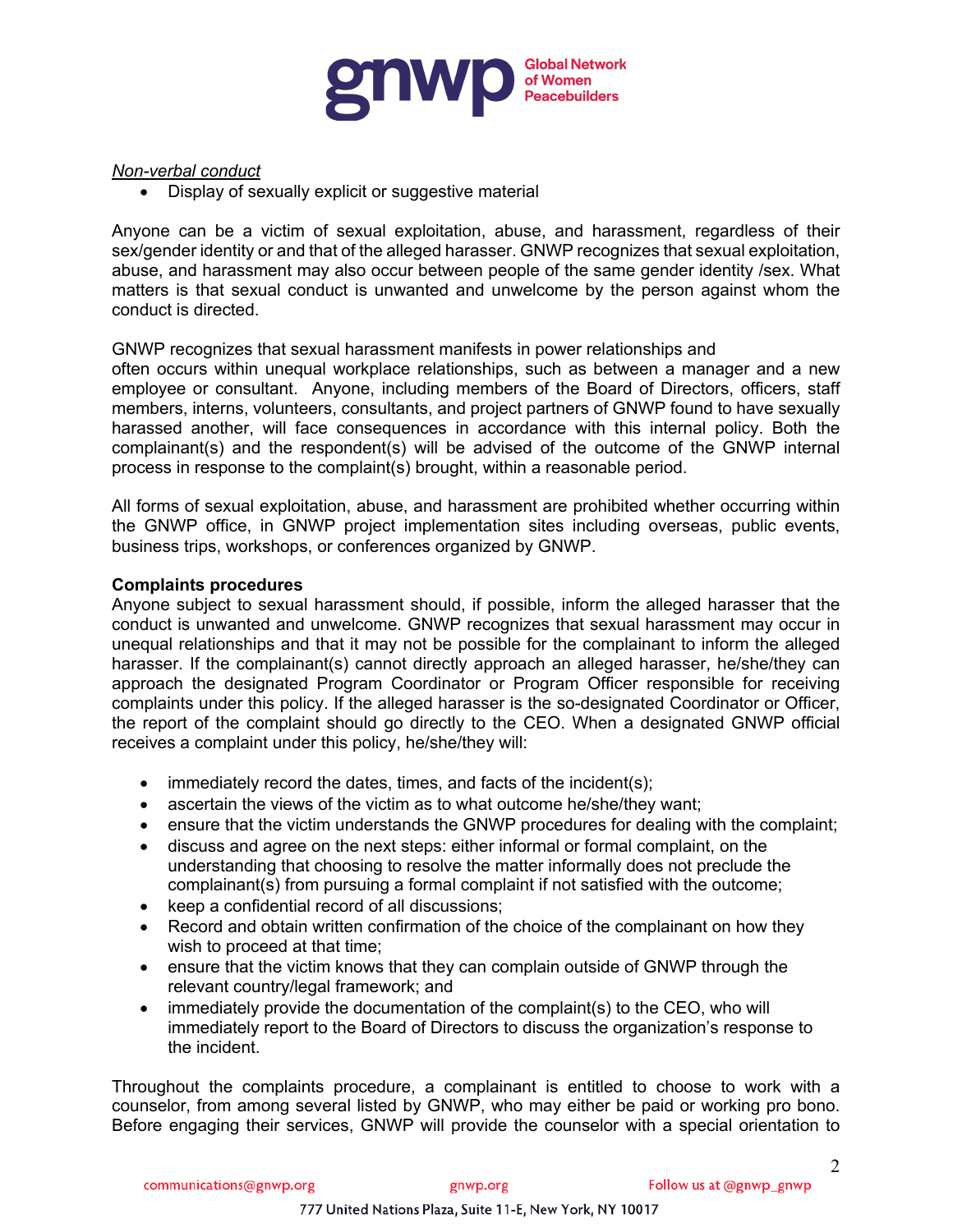

enable understanding of the context in which GNWP works. GNWP recognizes that victims often feel that they cannot come forward because sexual exploitation, abuse, and harassment often occur in unequal relationships within the workplace. GNWP understands the need to provide support to members of the organization who are trying to decide whether to bring a complaint.

## *Informal complaints mechanism*

If a complainant wishes to deal with the matter informally, the designated GNWP official will:

- give an opportunity to the alleged harasser to respond to the complaint to ensure that the alleged harasser understands the complaints mechanism, and facilitate discussion between parties in an attempt to achieve an informal resolution that is acceptable to the parties and, because of the possible power imbalance in such situations, the GNWP official will meet privately with the complainant(s) to confirm in writing that they agree with the proposed informal resolution;
- if the alleged offender is the CEO, refer the matter to the executive of the Board to resolve the matter;
- If the alleged offender is a board director, refer the matter to the CEO;
- ensure that a confidential record is kept of what happened, and follow up after the outcome of the complaints mechanism to ensure that the behavior has stopped;
- ensure priority is given to the steps listed above by starting the process within seven days of receiving the complaint and that the entire informal complaints process is completed within a reasonable, prompt time – no later than 30 days after the complaint was made.

### **Formal complaints mechanism**

If a complainant wishes to make a formal complaint or if the informal complaint mechanism has not led to a satisfactory outcome, the formal complaint mechanism should be used to resolve the matter.

The designated official who initially received the complaint will refer the matter to the CEO, who will initiate a formal investigation. The CEO may deal with the matter herself or refer the matter to the Board of Directors, who may designate a Board Member or other GNWP officer/s or a third party to carry out an investigation. If the complaint is against the CEO, the designated official will refer the matter to the executive of the GNWP board. The person/s carrying out the investigation will:

- interview the victim and the alleged harasser separately;
- interview other relevant third parties separately;
- decide whether any or all of the incident(s) of sexual exploitation, abuse, or harassment complained about took place;
- produce a confidential report detailing the investigations, findings, and any recommendations;
- if the exploitation, abuse, or harassment is found to have taken place, decide what the appropriate remedy for the victim is, in consultation with the victim (possible remedies could be an apology, a change to working arrangements, a promotion if the victim was demoted as a result of the exploitation, abuse, or harassment, training, discipline, suspension, dismissal of the harasser)
- Produce a follow up report to confirm that the recommendations are implemented, that the behavior has stopped, and that the victim is satisfied with the outcome;
- if it cannot be determined that the complaint of exploitation, abuse, or harassment took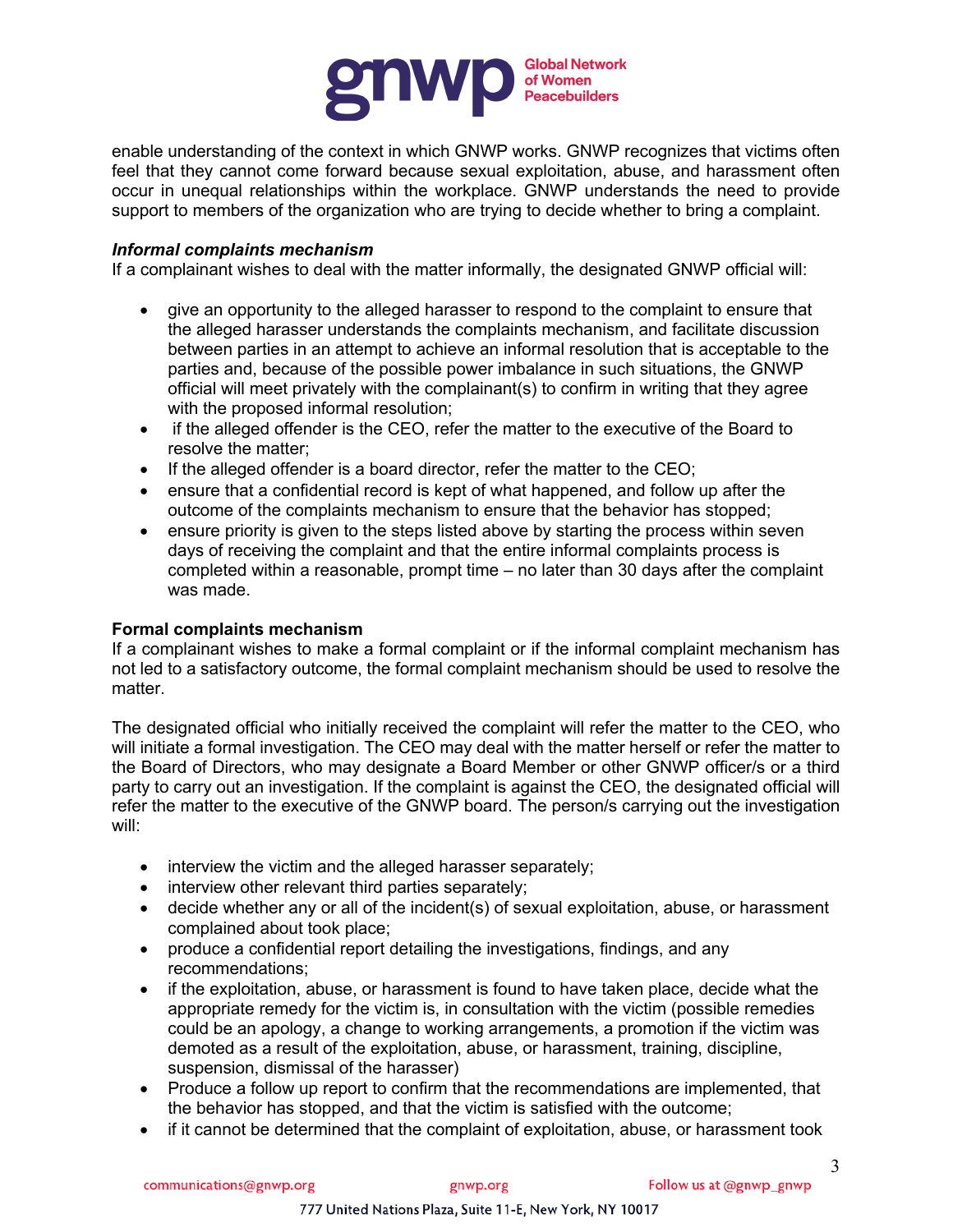

place, the designated investigator/s will still make recommendations to ensure the proper functioning of the workplace;

- keep a record of all actions taken;
- ensure that all their records concerning the matter are kept confidential; and
- ensure that priority is given to the steps listed above by starting the formal complaints process within seven days of receiving the request for the formal complaint mechanism to be used, and that the entire formal complaints process is completed within a reasonable, prompt time – no later than 40 business days after the formal complaint mechanism was initiated.

## **Outside complaints mechanisms**

A person affiliated with GNWP (board directors, officers, staff members, interns, volunteers, consultants, and project partners) who feel they have experienced sexual exploitation, abuse, or harassment within the GNWP work environment can also make a complaint outside of the GNWP processes listed above. They can do so through the available legal framework of the location of their affiliation to GNWP. GNWP will assist the complainant in identifying and accessing such a legal framework.

### **Sanctions and disciplinary measures**

Anyone who has been found to have sexually exploited, abused, or harassed another person under the terms of this policy may be subject to any of the following sanctions:

- verbal or written warning;
- adverse performance evaluation;
- reduction in wages;
- transfer;
- demotion;
- suspension;
- dismissal

While confidentiality during the informal and formal GNWP complaint processes will be maintained, it is not part of any GNWP process of complaint resolution to require a non-disclosure agreement as part of any settlement or complaint resolution – except in cases where the complaint has been verified and there is confirmation in writing that a non-disclosure agreement is at the request of the complainant. The nature of the sanctions will depend on the gravity and extent of the finding of exploitation, abuse, or harassment. Suitable deterrent sanctions will be applied to ensure that incidents of sexual exploitation, abuse, and harassment are not treated as trivial. In cases where it is found that personal safety is at risk, including physical violence, the GNWP response may be immediate dismissal of the harasser and referral to the police.

### **Restorative justice**

GNWP will apply the principle of restorative justice when possible and when applicable. Restorative justice is an approach to justice in which the response to harassment is to organize mediation between the victim and the offender, and sometimes with representatives of a wider community.

### **Implementation of this policy**

GNWP will ensure that this policy is widely disseminated to all relevant persons and institutions involved in the organization's work. It will be included in the organization's operations manual. All